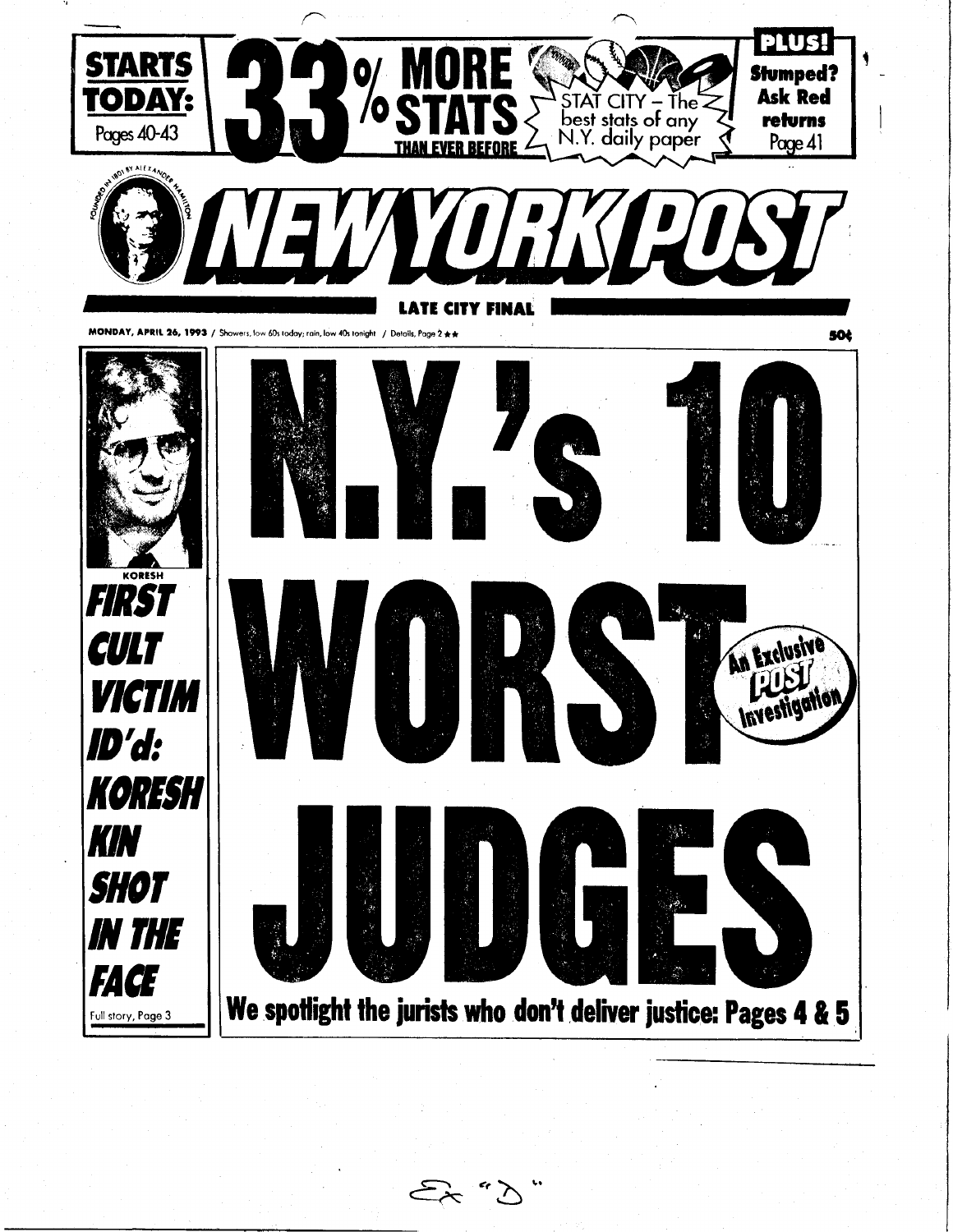

smiled.<br>
I Michael Curcl, whose since<br>
open court ravings and ab-<br>
smiled.<br>
The Brooklyn<br>
and malayrophisms fill a<br>
District Attorney's office.<br>
I Richard Rutledge, the<br>
judge who tried to return<br>
turbed "Wild Man" Larry<br>

 $\frac{1}{2}$  both aine miner, who<br>once let an armed robber go<br>without bail – and the<br>armed robber committed a

a muder the next day.<br>
muder the next day.<br>
<br> **Channel Character of a legendary**<br>
duage, who once begged law-<br>
yers appearing before her to<br>
dirculate her campaign peti-<br>
tions.

circulate her campaign petitions.<br>
the campaign petitions.<br>
Gerald Held, who has<br>
one of the highest rates of<br>
reversals and modifications<br>
of his rulings.<br>
and Lorratine Backal,<br>
the ultimate clubhouse creations.<br>
The fal

ers.<br>
The by personalizing the problem, it is our intent to dramatize the urgent need<br>
for better judges, tougher policing of their conduct and<br>
note a more merit-based method of pelicino.<br>
The public deserves this much.

the regular drug dealers in<br>Washington Square Park go<br>without jail time. She dis-<br>missed drug-selling charges<br>against one park dealer on<br>the grounds he wasn't given<br>a sneedy trial. est mistake.<br>
The Brows for several years and the until furious protesta by<br>
until furious protesta by<br>
Bronx District Attorney Robert<br>
bert Johnson forced court<br>
administrators to quielly<br>
transfer Andrews to Man-<br>
hattan

**FICE A**I

**JUST** 

The problem with Dynda Andrews is that she seems<br>biased against police officers<br>consider and law enforcement. A<br>close reading of her opinions

and reversals shows she<br>and reversals shows she<br>lacks balance and sees mal-<br>tee and prosecutorial mis-<br>conduct in the smallest hon-<br>est mistake.

transfer Andrews to Man-<br>hattan.<br>In the last few weeks, new<br>complicints by Manhattan.<br>prosecutors and police have<br>caused Andrews to be eased<br>out of the all-purpose ar-<br>raignment curiroom to an analyzed assignment where she

 $-4 +$ 

Judge Andrews, 47, sat in the grounds he wasn't given<br>include Andrews, 47, sat in the grounds he wasn't given<br>mutil furtions prodests by Prosecutors say the law<br>first Athorney Rober Town (being the most proper state betwee

cop's affidavit describing<br>being served a Budwelser<br>by the bartender. Andrews demanded a set-

Jurist sees malice in the smallest honest mistake.

GAIN!

entific lab report proving it<br>was beer in the bottle of Bud<br>was beer in the bottle of Bud<br>opened by the bartender.

Three of her decisions in<br>Three of her decisions in<br>Three of her decisions in<br>last year. In one case An-<br>drews vacated a guilty plea<br>defendant named Jose Riv-<br>era. The judge refused to<br>gain the grand jury. The<br>gain is give

manimously overruled Andrews, concluding:<br>
The control of the control of the exercised is discretion and<br>
reading and discretion and the properties by the People.<br>
This appellate panel included Judges Bendey Kashed This ap

H

ardy. This appellate opinion<br>concluded: "There is simply nothing<br>in the record to support an

in the record to support and<br>herence that the prosecu-<br>tor purposely scuttled this<br>inchoate trial. Accordingly,<br>a retrial of defendant is not<br>barred by the principle of<br>double jcopardy." double jeoparay."<br>
In the third case (People<br>
In the third case (People<br>
late term reinstated a crimi-<br>
had information dismissed<br>
by Andrews. The appellate<br>
by Andrews. The appellate<br>
cased in the case of the pro-<br>
termat

criminal procedure law.<br>
Dynda Andrews was origi-<br>
Daur by Mayor Koch in<br>
1987. Since then, she has re-<br>
ceived annual re-appoint-<br>
ments from Mayor Dinkins.

وي.<br>وفي المواجه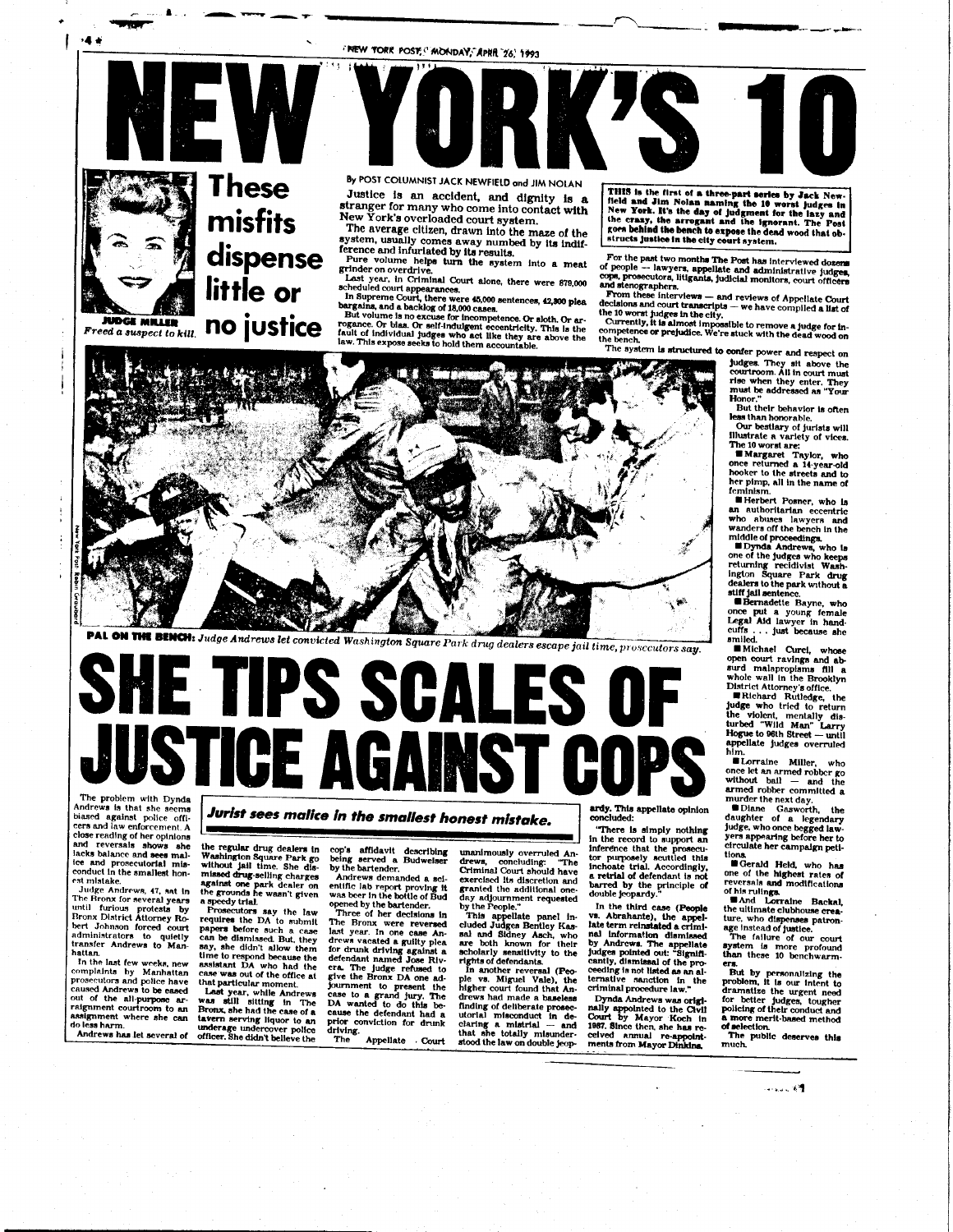

A WEE BIT WEIRD: Lawyers say many rulings handed down by Queens Supreme Court Justice Herbert Posner are arbitrary.



**TOMORROW:** More profiles of the worst judges

Justice Herbert Posner is a former assemblyman who<br>takes an assembly-line ap-<br>proach to the rule of law --when he's not wandering off<br>the bench.

when he's not wandering off<br>the bench.<br>In what lawyers call "The<br>Booth of Pox", rulings are<br>arbitrary and capricious --<br>and sometimes rendered<br>from the robing room with-<br>out regard to what's happen-<br>out regard to what's ha

argued over testimony re-<br>garding an injury.<br>Posner: Now that Mr.<br>Jackson has completed his summation..

đ

Jackson: I am not finished Jackson, a am not imi<br>with my summation.<br>Posner: Yes, you have.<br>Jackson: No. I am not.

Posner: That's your punshment for arguing with the

judge.<br>Later, Posner decided he had heard enough.<br>Defense lawyer Steven<br>Greenfield: Mr. Jackson,<br>wait until the judge comes

back back.<br>Jackson: Well, I will proceed. I don't know if the

judge is coming back.<br>Posner returned a minute later.

nter:<br>Posner: I don't hear you talking.<br>Jackson: There was an ob-

jection that was made.<br>Posner: Objection sus-

tained. Jackson: Judge, you didn't

even hear the question that

even hear the question that<br>was objected to.<br>Posner: I don't have to.<br>There are so many things<br>that I object to, that another<br>one doesn't make a differ-<br>one doesn't make a differ-

ence.<br>The story is just one exam-

The story is just one exam-<br>ple of Posner's legendary<br>hack of judicial tempera-<br>ment on the bench.<br>Transcripts of a March 16,<br>1988, criminal hearing shows<br>but pless that the related to<br>raise ball on a defendant be-<br>lawyer, tions.

tous.<br>DeLuca: Well, we're asking<br>for time to file written mo-<br>tions, Judge.<br>Posner: Fine. Take as

rosner: Fine. Take as<br>much time as you want. Bail

is set at \$10,000.

BeLuca: I'm sorry, Judge?<br>
Posner: Take as much<br>
time as you want. Bail is set<br>
for \$10,000.

DeLaca: My client is out.<br>He's made bail, Judge.<br>Posner: I'm raising the ball

an.<br>DeLuca: On what grounds, Judge?<br>Posner: If you'd like to<br>know the grounds, file a mo-

tion.<br>DeLuca: I'd like to know

DeLuca: 1 d like to smow<br>the grounds now, Judge, so I<br>can take it to the Appellate<br>Division correctly.<br>Posner: Go right to the Appellate Division.

pellate Division.<br>DeLuca: I want the record<br>to note that my client was<br>here at 9:30 on time and it<br>appears that the reason ball<br>is being set on my client is

moment does not reserve<br>his viriol for lawyers.<br>Homer does not reserve<br>his veral years ago — when<br>a jury acquitted a defendant<br>on a services burglein property<br>childer in the property of the property with was at the post-ve matters of personal hygiene<br>while on the bench.

while on the bench.<br>Touring one of my cases<br>he had two tissues stuffed up<br>his nose, with the ends atick-<br>ing out," a lawyer said. "The<br>whole thing was just muty."<br>Somer was elected to Civil<br>state Supreme Court materials

state Supreme Court post in<br>1981 by the Queens County<br>Democratic organization.



\*\* 5

**Conduct** on bench drew an official censure

Judge Margaret Taylor is<br>a well-intentioned, scatter-brained misfit who spparently lacks common<br>sense and a knowledge of<br>the law.

was formally admonished<br>by the Commission on<br>Judicial Conduct for her

Judicial Conduct for her wildly<br>wildly inappropriate<br>the sheaven of The 64-year-old Taylor<br>mas scolded for telling one<br>hawayer that her case<br>would not be called until<br>the case would not be called unit<br>trial. When the lawye

to record this bullying epicometric complements of complex comply.<br>
sode, Taylor refused to comply.<br>
The Judicial Conduct Commission found Taylor<br>
The Judicial Commission found Taylor<br>
parties, the dignity of the parties,

dow.<br>Another judge then im<br>posed \$50,000 bail on the suspect, at the request of<br>then-Bronx District Attor-

then-Bronx District Attor-<br>
mey Mario Merola.<br>
Biblishing charges<br>
against a 14-year-old girl<br>
who had offered to per-<br>
form sexual acts for \$10.<br>
Taylor ruled that laws banning prostitution and consensual sodomy were

See TAYLOR on Page 15

.<br>ساندىسىسى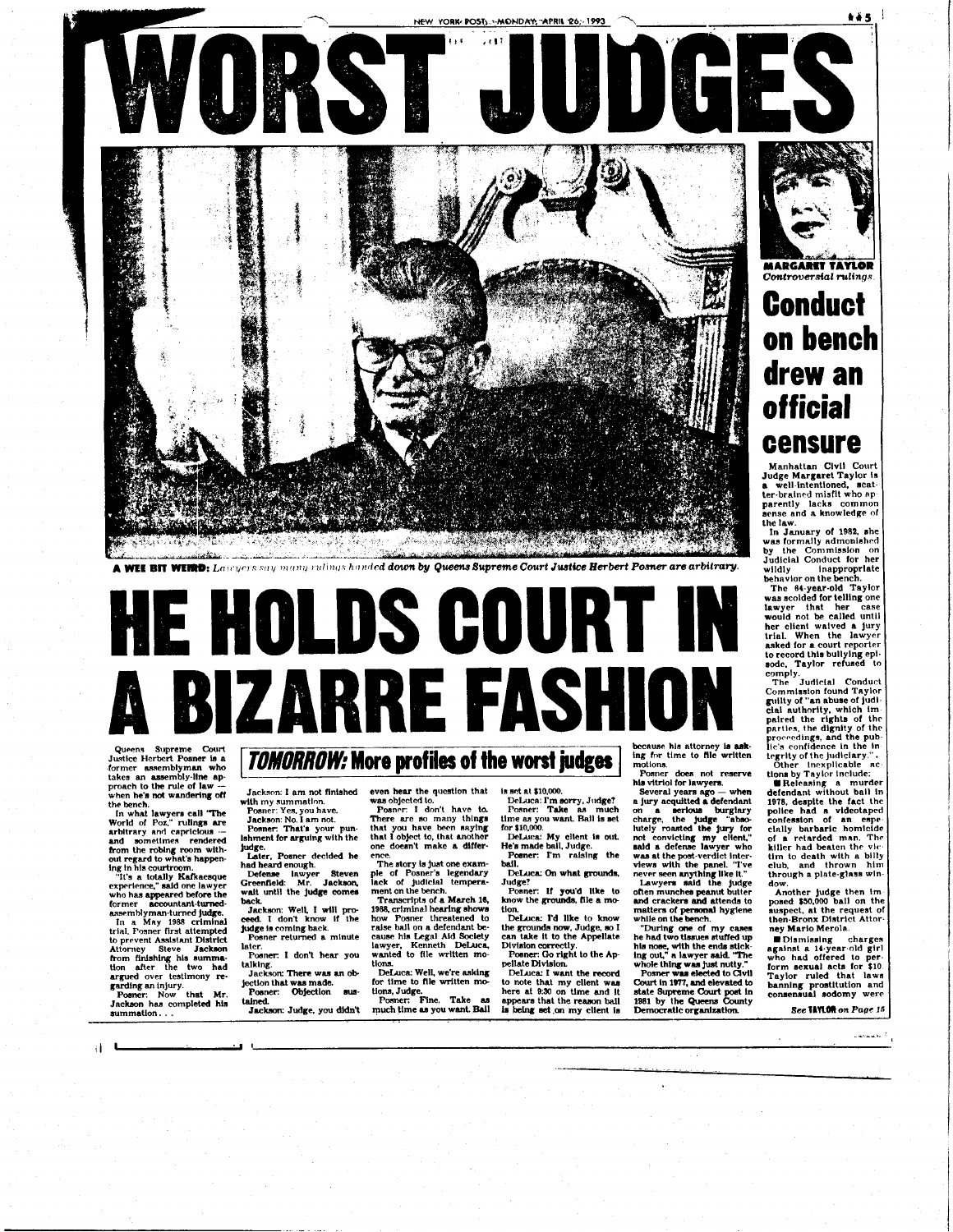## **CONTROLL SET AND SERVED SERVED SERVED AND SERVED SERVICES (THE APPLIFICITED AND SERVED THE CONTROLL THE CONTROLL THE CONTROLL THE SERVED SERVED SERVED SERVED SERVED SERVED THE APPLIFICITED THE APPLIFICITED THE APPLIFICIT**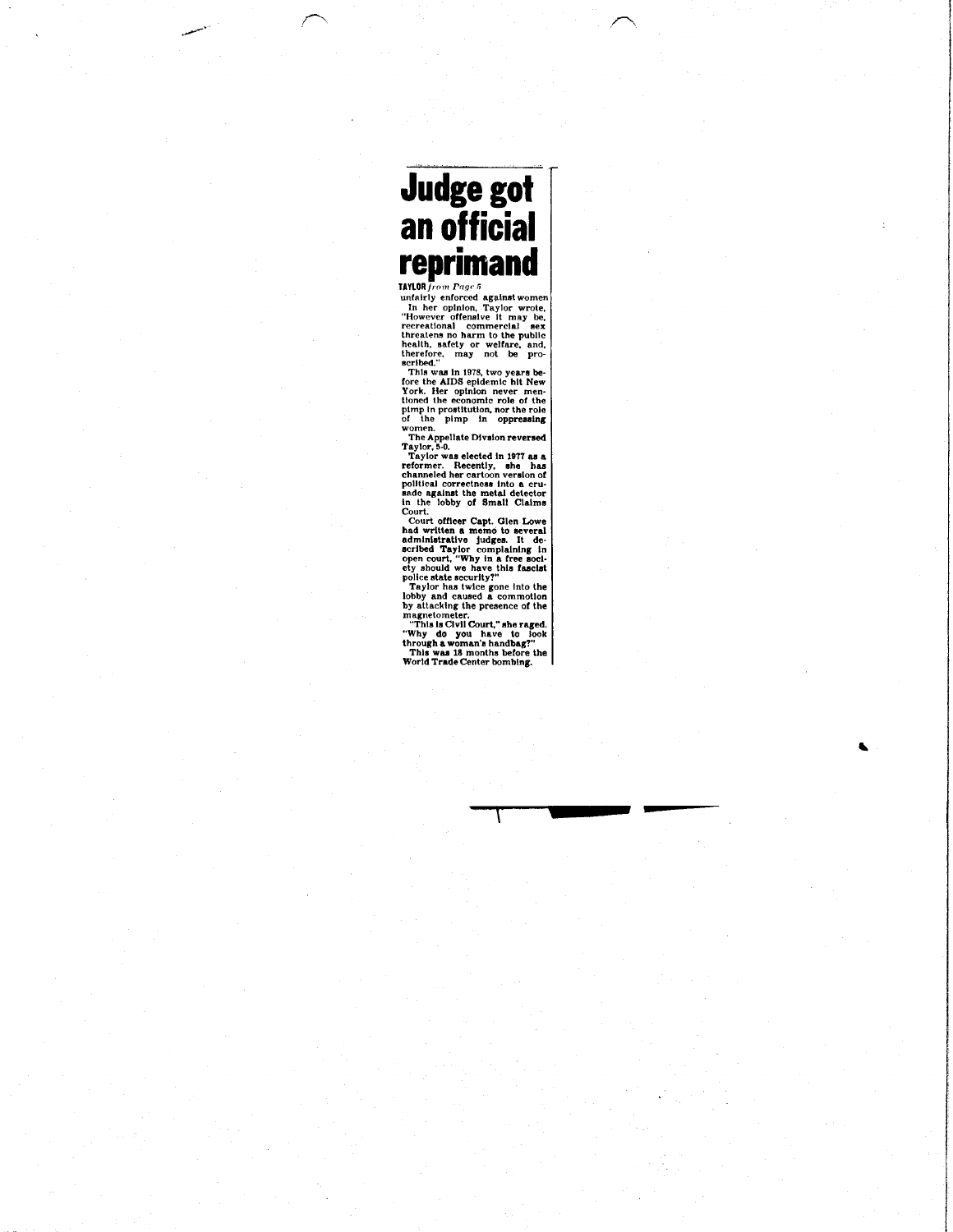**N.Y.'s 10 WORST JUDGES AND RESIDENCE** 

E GETS NO RESPECT

By JACK NEWFIELD and JIM NOI AN ond JIM NO(1AN<br>Lawyers usually petition<br>Judges In court. Meet<br>Judge Diane Gasworth —<br>Judge Diane Gasworth —<br>petitions lawyers to get sig-<br>petitions lawyers to get sig-<br>natures in her campaign for<br>another judgeship.

priftions lawyers to get aigentions lawyers to get aigent<br>antures in her campaign for<br>matures in her campaign for<br>and found guilty of official<br>the city Bar Association,<br>and found guilty of official<br>count Administration, Ga

er court -- to gather peti-<br>ons for her 1990 Demo-

cratic primar

F

cratic primary race for the Manhattan Civil Court post<br>in the Manhattan Civil Court post<br>in the Manhattan Civil Court post<br>in the Total Manhattan District.<br>The order the Help, is here the Buby of the Manhattan Bubyer for

**ff** Today we continue our exclusive series on the city's<br>
10 worst judges.<br>
Post columist JACK NEWFIELD and reporter JIM<br>
Post columist JACK NEWFIELD and reporter JIM<br>
NOLAN spent two months in city count officers, judges

Gasworth

natures for my petitions.<br>Are you free this afternoon?<br>"Til drive you wherever<br>you want to go," the judge<br>pleaded with Chachere, "I<br>really need your help." needed more help than Chachere could offer chere could offer.<br>In a second letter to the<br>State Commission on Judi-<br>cial Conduct, on June 21,

DR GOOD RI

case, Gerald Wisla, was also<br>approached.<br>The went on to tell me that<br>I shouldn't feel singled out,<br>that he had witnessed Judge<br>Gasworth ask every attor-<br>ney who appeared before<br>the her that day to help with her<br>petitioning

EAS

evidently

fice," Chachere wrote.<br>"Such conduct ought to<br>disqualify her from any<br>judicial post," The New<br>York Times said in a Nov. 1, 1990, editorial.

1990. Chachere said his legal adversary in the rent-strike<br>case, Gerald Wisla, was also

1990, editorial.<br>But Gasworth only re-<br>ceived a letter of reprimand.<br>The Housing Court Disciplinary Committee said her<br>punishment was mitigated

by "her candor in admitting<br>After winning the primary<br>After winning the primary<br>but losing the 9th District<br>election, Gasworth got a<br>transfer to Queens Housing Court.

Lawyers say Gasworth arrives late and leaves early,<br>but still complains constantly about Housing Court volume.

Letters to the Civil Court<br>Advisory Council reviewing<br>her reappointment in 1989<br>said Gasworth "rarely tries states or holds a hearing,<br>and little if any court busi-<br>ness is conducted in the af-<br>ternoon."

ernoon.<br>
"She doesn't want to do<br>
triala," said one housing ad-<br>
vocate familiar with her his-<br>
tory in Brooklyn and her recent posting in Queens.<br>"She'd rather force the weaker party to make a  $den<sup>2</sup>$ 

Her five-year term . at \$79,000 per year is up in 1994.

54

B

## Off-the-wall antics are now folk law

Brooklyn Court of Claims<br>udge Michael Curci Judge Michael Curci<br>knows the law. Unfortunately, it's not always the I Curci<br>Unfortumain topic of conversation<br>in his Supreme Court

In his Supreme Court<br>courtroom.<br>Contains and the stream of the street of the street<br>the street of the street colonel<br>discussing military histo-<br>discussing military histo-<br>ry, cooking or Italy.<br>"Sit back and enjoy the<br>show,

porter went to observe<br>Curci in action. He was<br>treated to a monologue on<br>Frederick II and Italy.

Lawyers and court per-<br>sonnel say Curci's eccen-<br>tricity and usually irrele-

tricity and usually irrelevant<br>vant rambings cause tre-<br>mendous delays in court,<br>mendous delays in court,<br>and motions for hours.<br>"It could take up to six<br>weeks to do a two-day<br>who has welves<br>for the series of a specific ap tion, so norming gets done."<br>
Consider these "Curcled by<br>
Isms" (as they're called by<br>
prosecutors who have de-<br>
yidge's off-the-wall com-<br>
ludge's off-the-wall com-

ments).

ments).<br>
Whypril 2, 1993: "I'm not<br>
yelling at you! I'm holler-<br>
ing at you!"<br>
Whyprime at you!"<br>
during a bench conference<br>
after Assistant District Attere Assistant District At-<br>torney Emilio Grillo low-<br>ered a plea offer in a case:<br>"Go ahead, Grillo...slap

me in the face, go ahead!<br>Change the offer so I can

Change the otter so i can<br>defecate in my pants"<br> **Change the otter so i can**<br>
defecate in my pants"<br> **Example 2.** 10, 1992, address-<br>
ordnas, youre a good<br>
man. I still think you're a food<br>
handsome man. But I must<br>
lead

See CURCI on Page 14

From Buyer and Held has<br>Justice Gerald Held has<br>been reversed more often<br>the has one of the light<br>He has one of the light<br>preme Court justice.<br>Preme Court justice.<br>Here also and 1992, an ex-<br>treen 1988 and 1992, an ex-<br>tre tween 1988 and 1992, an ex-<br>tracordinary 21 of his deci-<br>slons were reversed and<br>another 13 were modified.<br>In 1976, Justice Held told<br>a Legal Ald attorney, "T<br>blue guning for you."<br>Six weeks later, he called<br>the same lawye

In 1979, the 2nd Circuit U.S. In 1979, the 2nd Circuit U.S.<br>Court of Appeals, in a<br>unamimous opinion, noted<br>that Held's "poor taste was<br>exceeded only by his aston-<br>ishingly poor judgment,"



What prompted this unsually harsh observation<br>was a prank Held played<br>on a Legal Aid lawyer<br>named Frank Marcus dur-<br>ins a trial

ing a trial.<br>The federal opinion de-

stribed how Held, at the school of a rober trial, and the prosecutor into announcing — falsely — that he had five rebuttal almounting — raisely —<br>that he had flue rebuttal<br>witnesses ready to testify.<br>Marcus was fluenced.<br>In Marcus was fluenced.<br>For of acting in bad faith.<br>Held then started laughing<br>and informed the lawyer it<br>was all a "put-on.

preme Court justice.

In 1986, Held ruled that<br>convicted nursing-home convicted nursing-home<br>swindler Eugene Hol-<br>lander did not have to sell<br>his Cobble Hill nursing nome to the non-profit<br>community group that had<br>been operating it and<br>providing excellent patient<br>care for a decade.

The transcript of the 1986<br>hearing makes it clear<br>that Held was aware of the<br>owner's criminal back-<br>ground, although Held<br>would later claim he had<br>no clue who Hollander was.

City Council President<br>Andrew Stein, who helped<br>Andrew Stein, who helped<br>trapose Hollander in the<br>1970s, came to the defense<br>of the home's residents,<br>from Mars."



**CAMERA-SHY JURIST:** Judge Diane Gasworth appears to want to hide from the cameras in this photo taken in 1989. Lawyers say she's probably the least-respected Housing Court judge in the city.

**HE 'MORON FROM MARS'**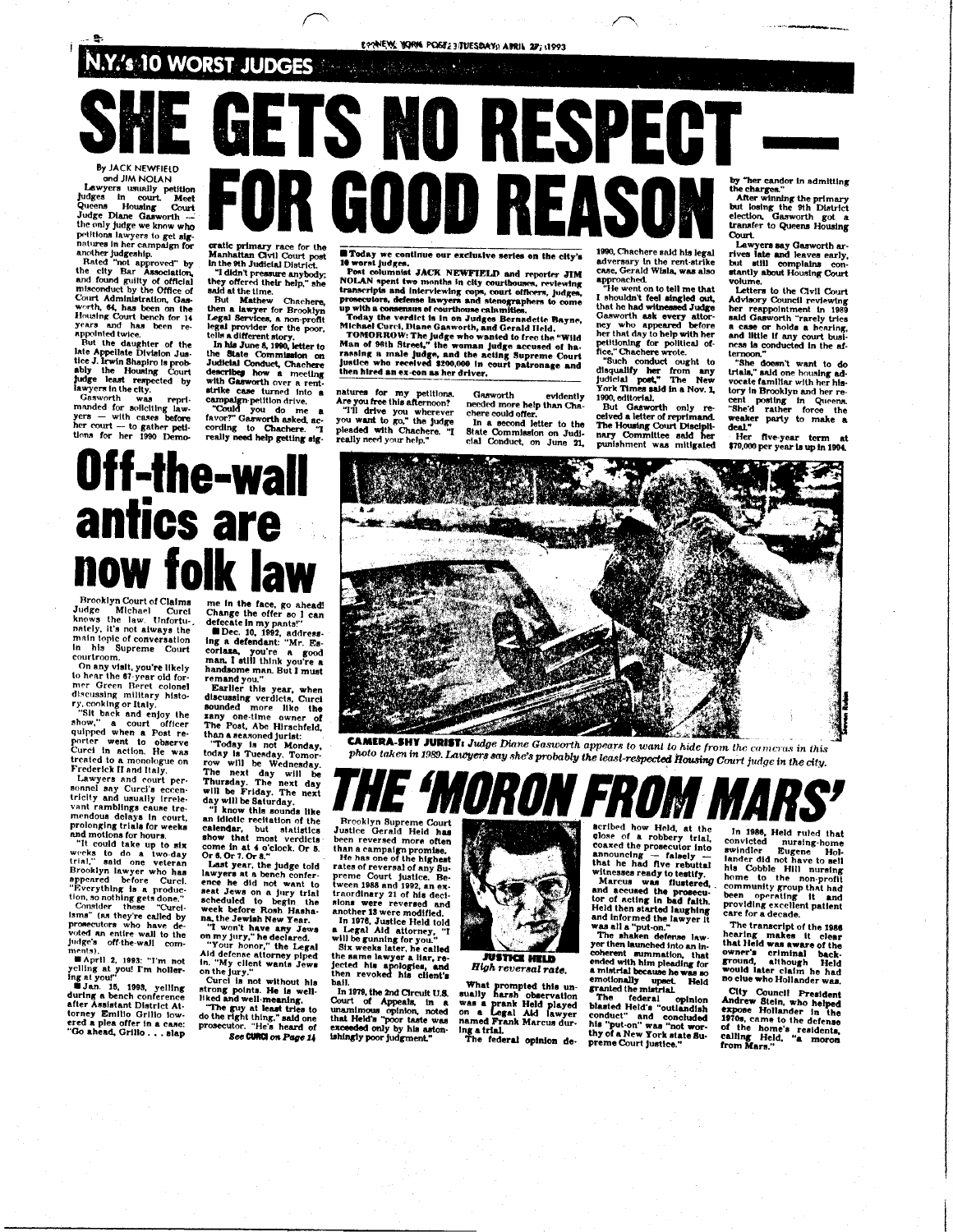NEW YORK POST, WEDNESDAY, APRIL 28, 1993

CALL IT 'THE EX-BEAU H  $\vert \hspace{-0.2cm} \vert \hspace{-0.2cm} \vert \hspace{-0.2cm} \vert \hspace{-0.2cm} \vert \hspace{-0.2cm} \vert \hspace{-0.2cm} \vert \hspace{-0.2cm} \vert \hspace{-0.2cm} \vert \hspace{-0.2cm} \vert \hspace{-0.2cm} \vert \hspace{-0.2cm} \vert \hspace{-0.2cm} \vert \hspace{-0.2cm} \vert \hspace{-0.2cm} \vert \hspace{-0.2cm} \vert \hspace{-0.2cm} \vert \hspace{-0.2cm} \vert \hspace{-0.2cm} \vert \hspace{-0.2cm} \vert \hspace{-0.2cm}$ FI Brooklyn Supreme Court

Justice Lorraine Miller<br>made headlines three made neadlines unree<br>weeks ago when an upstate<br>judge accused her of ha-

rassing him.<br>Putnam County Justice<br>Barret Hickman has com-Barret Hickman has com-<br>plained to several law-en-<br>forcement agencies that<br>the 64-year-old Miller has<br>staked him, written pol-<br>som-pen letters, canceled<br>his credit cards, and even<br>after their four-year low-<br>after their fou

"She has an obsessive-<br>compulsive personality,"<br>Hickman told us.<br>The Putnam County<br>sheriff's office is investigating Millen's conduct.

Rating white: scontinue,<br>The allegations may or<br>may not be proven true.<br>But they come as no aur-<br>prise to those who have<br>studied Miller's career on<br>the hand. the bench.

the bench,<br>
She has a reputation as a<br>
shough judge. But in June<br>
1932, Miller released with-<br>
out ball a teen-ager<br>
oharged with armed rob-<br>
bery — and the next day,<br>
the boy murdered a sub-<br>
wave massenger during a way passenger during a

**Example on three-part series on New York**<br>City's 10 worst judges. But it's also just the beginning.<br>The series is the culmination of a two-month Post in-<br>vestigation by columnist JACK NEWFIELD and re-<br>porter JIM NOLAN int

Then-Brooklyn District<br>Attorney Elizabeth Holtz-<br>man accused Miller of<br>"accling in an unconscion-<br>able and irresponsible<br>McCray, 16.<br>McCray, 16.<br>Holtzman said her office<br>was preparing to file an in-

Folizman said her office<br>an in-<br>was preparing to file an in-<br>dictiment against McCray<br>when Miller released him,<br>mistakenly thinking the<br>ment had expired. In fact,<br>it had three bours to go.<br>The indictionation of the file of

The indictment had been The mucument nau oeen<br>
McCray's co-defendant<br>
had exercised his right to<br>
testify before a grand jury.<br>
The theory of the set testify before a grand jury.<br>Less than 24 hours after<br>Miller let McCray walk, he<br>was arrested for the mur-<br>der of Joseph Kester at a<br>subway station in East<br>New York. McCray was<br>convicted of murder in

siveness and you have an

"I won't try to explain<br>"I won't try to explain<br>why you have it. Myself of<br>all people, being of the<br>same race.

*attitude.* 

steptember 1983, and sensitive the September 1983, and sensitive Minch Toward Hardware War with Brooklyn DA Joe<br>Mars Win Windows Mars Mars Mars Mars Mars Minch And Mars Mars Minch that the cause the monocleus wanted to all

deputy DA Harvey Green-berg.<br>
At one point, Miller<br>
anarled at Greenberg: "An-<br>
other word out of you, and<br>
I'm going to have you<br>
physically removed,"<br>
"Can I be heard, judge?"<br>
Greenberg meekly asked.<br>
"No, you cannot,"



**WOUND TOO TIGHT?** Lorraine Miller has been accused of harassing her ex-boyfriend, a fellow judge.

At the close of this wild<br>scene, Miller began to let<br>her judicial philosphy<br>show. haven't moved. "People want ine benefit<br>of statistics. They're going<br>to get them in some other<br>part, not in my part."

her Judicial philosphy<br>show, "My only interest is mov-<br>img cases along," she ad-<br>cerned, this hearing is<br>cerned, this hearing is<br>over... I have one inter-<br>est, and that is moving my<br>cause I don't want calendars or printout plain this. And explain<br>that. And why these cases

So, that's what friends are for

Where there's a will, there's<br>a way. Just ask Civil Court<br>Judge Lorraine Backal, a<br>fudical nomad who gets by<br>with a little help from her<br> $\frac{1}{2}$ friends

friends.<br>
The motoften that a Republican from Brookville, LLL, gets<br>
the backing of Bronx Demonstration<br>
can from Brookville, LLL, gets<br>
the backing of Bronx judges<br>
and influential district lead-<br>
which she was deemed un It's not often that a Republi-

\$210,000,<br>One of those cases involved<br>Bernard Gottlieb, an emo-<br>tionally disturbed Brooklyn<br>man at odds with his only

part, not in my part."<br>Contrary to fudicial<br>ethics, Miller is frequently<br>seen at Democratic dinners<br>and fundraising<br>events, even though she is<br>not a candidate. Her 14-<br>year term expires in 2004.

man at odds with his only due to the only determined the deterministic distribution of the deterministic world provided and the deterministic deterministic deterministic deterministic process of the system of production a

Backal in interviews has<br>denied any wrongdoing.<br>But she came under court-ap-<br>thy in another court-ap-<br>pointed conservators in front, another state of state<br>acqueine Silbermann made Backal<br>of Collections are subseted to th

mulion<br>
When Backal became a<br>
Civil Court judge in 1888, Slibermann replaced her aa con-<br>
servator with Melvin Altman,<br>
who ran Backal's unsuccess-<br>
ful campaigns for surrogate<br>
in 1886-87.

Backal and Altman tried to remove Brownstone's niece tate.

Late.<br>
Selwan Wilson, Backal's<br>
Selwan Wilson, Backal's<br>
chauffeur and a convicted<br>
assistant – and a convicted<br>
felon – filed a false afficient<br>
felon – filed arm he auti.<br>
After her election, Backal's<br>
backers – Friedman

Lambert, Backal ascended to acting<br>
Bupteme Court justice,<br>
Bupteme Court justice,<br>
thend - powerful Bronx Administrative Judge Burton<br>  $\frac{\text{minkrative}}{\text{minkartative}}$ 

ministranve Judge Burton<br>Roberts.<br>Twenty years ago, Backal<br>threw a lavish 50th birthday<br>party for Roberts at her Long<br>Island estate.

Three psychiatrists, the<br>state attorney general, the<br>Manhattan district attor-<br>ney's office, the cops of the<br>24th Precinct and most of<br>the Upper West Side<br>the infamous "Wild Man of<br>the infamous "Wild Man of<br>Not Richard Rut

the inframous "Wild Man of<br>
S6th Street" – was crazy.<br>
The Queens Supreme<br>
The Queens Supreme<br>
The Queens Supreme<br>
The Court justice ruled last<br>
Under a line and subsetsed respectively<br>
for the hand in the Upper West Side

posed himself and mastur-<br>bated in public.<br>"In my opinion, he's not<br>"In my opinion, he's not<br>mentally ill," Rutledge<br>ruled at the 49-year-old<br>homeless man's hearing to



**WHO'S CRAZY?** To residents of the West Side, Larry Hogue is. But a Queens judge told him: "Because they call you crazy, it doesn't make you crazy." seek release from the psy-

"I don't think you're a<br>danger to yourself or to<br>society, as far as I'm con-<br>cerned." seek release from the psy-<br>chiatric hospital.<br>Addressing Hogue, he<br>added: "You have a defen-

That lack of concern was not best on a four-judge panel<br>of the State Appellate Division. They reversed Rut-<br>ledge's decision several eeks later, blocking an at-

tempt by Hogue to remain on<br>the streets.<br>The panel's ruling high-<br>lighted what Rutledge is<br>nored: the testimony of two<br>net Hogue during prior<br>Hava<br>stava

They said Hogue suffers<br>from an organic brain dis-

tions using back to give.<br>
"Because they call you<br>
crazy, it doesn't make you<br>
crazy," Rutledge told<br>
Hogue at his hearing. "And<br>
you nover was oney." Hogue at ms nearing.<br>you never were crazy."<br>"No sir," Hogue said.

"No sir," Hogue said,<br>The appellate  $\frac{1}{2}$  udges<br>ruled, however, that "there<br>is simply no fair interpre-<br>tation of the evidence that<br>can support the Supreme<br>Court's determination that<br>Hogue is not mentally ill<br>and does

The 10 worst judges

order. Their **assess**ment is

order. Their assessment is<br>that Hogue is schizo-<br>phrenic and a chronic sub-<br>stance abuser with a his-<br>tory of arrests and prior<br>psychlatric hospitaliza-<br>tions dating back to 1963.

**Editorial: Page 22** 

ger to himself or others."<br>
Ruledge paved his way to<br>
the bench as an Albany staff<br>
the bench as an Albany staff<br>
nember for the late Queens<br>
assemblyman Guy Brewer.<br>
Councliman Archie Spigner<br>
facultated his assembly the

in the values of the Microsoft More than 70 years old, Rutledge is considered a senior pulse and was received the certified last year to serve the more years in the Certified last year to serve<br>two more years in the<br>\$95,000-a-year post.